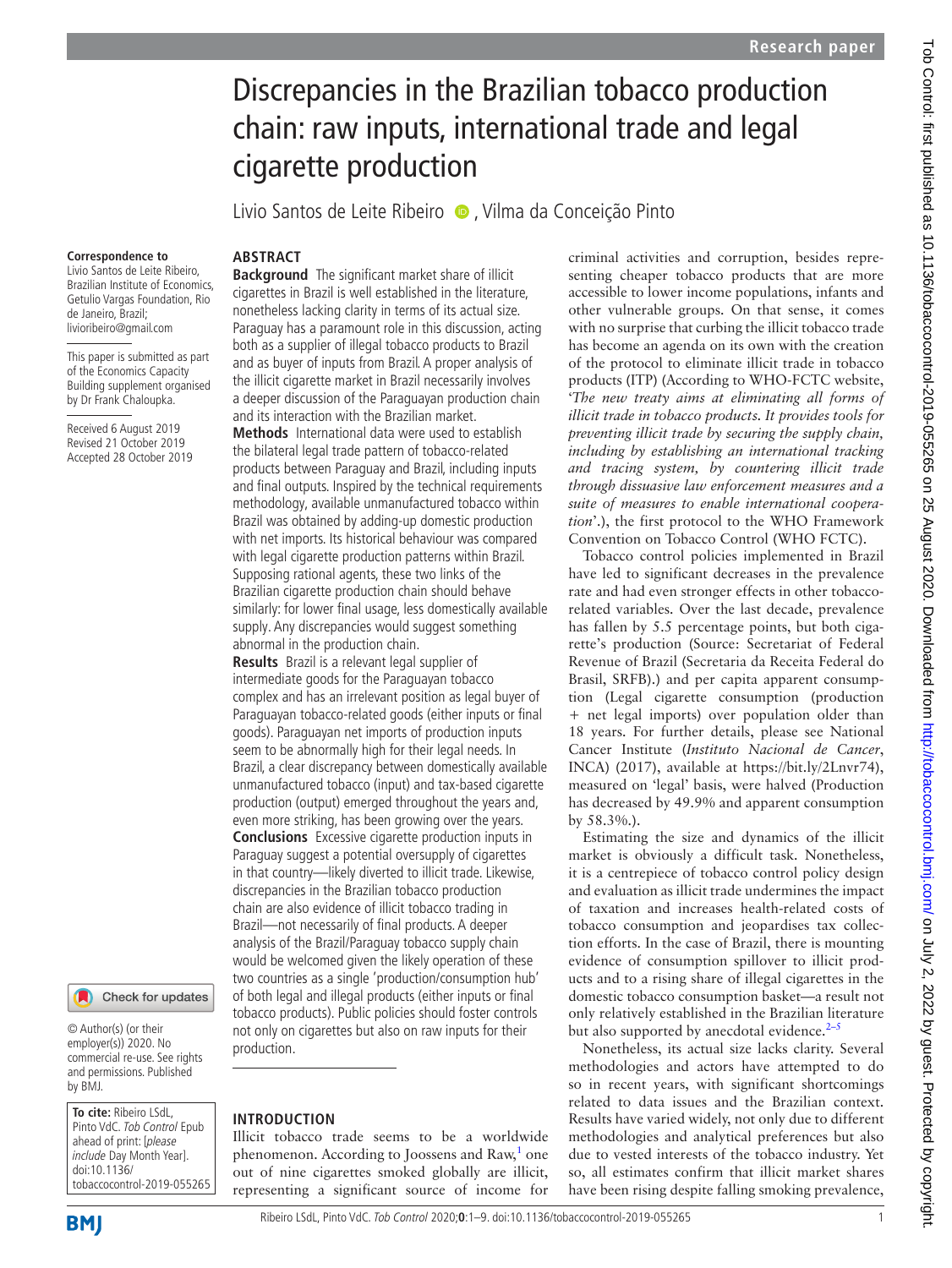something also suggested by the decoupling between prevalence and tobacco-related tax revenues.<sup>46</sup>

A relevant idiosyncrasy of the Brazilian illicit tobacco discussion is the importance of Paraguay, both as a supplier of final tobacco products and buyer of intermediate inputs. Best-selling brands in Brazil, such as Eight and Gift (Tobacco industry media reports by Fórum Nacional contra a Pirataria e a Ilegalidade (FNCP) stated that 2017 top selling brand in Brazil was Eight and, in certain locations such as São Paulo and Rio de Janeiro, another strong selling brand was Gift. The first brand is produced by TABESA in Paraguay, owned by former Paraguayan Ex-President Horácio Cartes.), are legally produced in Paraguay, but official trade data do not show exports to Brazil. Also, illegal cigarette seizures by the Federal Police, irrespective of the brand, are highly concentrated in fiscal areas bordering that country.

Even more interesting, Brazil is a paramount supplier of inputs for Paraguayan production of cigarettes. Above all, international trade data show that Brazil has had a significant market share of Paraguayan imports of unmanufactured tobacco and tobacco refuse throughout the years. Moreover, the volume of inputs imported by Paraguay seems to be in clear excess of their potential legal demand (domestic consumption plus accounted exports), suggesting an oversupply that means unrealistic inventories or, much more likely, production illicitly diverted elsewhere.

Therefore, a proper analysis of the illicit cigarette market in Brazil necessarily involves a deeper discussion of the Paraguayan production chain and its interaction with the Brazilian market. This is precisely the goal of this study, focusing on the discrepancies observed between raw inputs, international trade patterns (of both inputs and final products) and legal cigarette production (final output).

Besides this brief introduction, the article is organised as follows. The Scoping the actors involved in the illicit activity in Brazil section provides a scope of the actors involved in the illicit activity in Brazil, championing the Paraguayan role. The Methodology section briefly describes the methodology used to map Paraguayan tobacco-related trade flows (specifically accounting for the Brazilian role), on both inputs and outputs, at to account for the unmanufactured tobacco available in Brazil—in both cases, accounting only for legal (licit) figures.

The Results section outlines our main findings in terms of trade structure and available inputs, highlighting production chain discrepancies observed in both countries. At last, our conclusion summarises the main findings and sets the ground for their policy implications.

## **Scoping the actors involved in the illicit activity in Brazil**

This article understands Illicit trade as 'any practice or conduct prohibited by law and which relates to production, shipment, receipt, possession, distribution, sale or purchase, including any practice or conduct intended to facilitate such activity'.<sup>[7](#page-8-3)</sup> That said, it is worth highlighting the structure through which illegal trading is organised in Brazil. Pinpointing the actors involved and their behaviour should foster the understating of the growing scale of smuggling operations, their relationship with organised crime and the social impact of such activities.

Smuggling activities have been changing and evolving. Iglesias described a pattern, common in the 1990s, through which exported Brazilian cigarettes returned (illegally) to the country.<sup>8</sup> After the adoption of a 150% export tax on Brazilian cigarettes, this pattern changed, diverting production to the neighbouring countries, especially to Paraguay.<sup>[9 10](#page-8-5)</sup>

According to Biz,<sup>[3](#page-8-6)</sup> Paraguayan and Uruguayan factories went from 5 to 47 between 1993 and 2000, a growth explained not only by the gap left by Brazilian exports but also by the great demand of illegal distributors. Neumann noted that the registered tobacco companies in Paraguay exploded from 3 to 33 between 1993 and 2004 (a 900% growth). Ramos estimated that the value-added by Paraguayan installed capacity in 2004 would be about 13 times the 'official' value-added estimated in Paraguayan National Accounts.<sup>[11](#page-8-7)</sup>

In Brazil, illicit trade is facilitated by the large international land-border, with poor surveillance and scarce infrastructure: controls are made by random sampling.[12](#page-8-8) Brazil borders ten countries, distributed within 11 states of the federation. According to tobacco-industry reports, all these regions are potential backdoors for smuggling, Paraguayan borders are clearly the busiest, given the apparent ease that smugglers face to acquire products in that country.<sup>[6](#page-8-9)</sup>

From border to inner-Brazil, there is a *plethora* of actors involved. According to Joossens *et al* and WHO,<sup>13 14</sup> although high levels of taxation may provide the initial incentive for smuggling—as they create huge differences of relative prices between regions—other factors also play a role, including how well criminal networks are organised.

For Brazil, an overview of the actors involved was provided by Instituto de Desenvolvimento Econômico e Social de Fronteiras (IDESF), conducting field interviews both at the border (Ciudad del Este/ Foz do Iguaçu) and at one of the potential final destinations (São Paulo) for smuggled goods. Among other things, it shows that the very high profitability of the illicit trade activity could be explained, besides tax evasion, by the high degree of human labour exploitation (Noteworthy is that IDESF research was funded by the tobacco industry. Its results should be interpreted with caution. Nonetheless, there are no other available reports or articles that give a broad picture of the actors involved in the illicit trade activity in Brazil.)<sup>6 14</sup>. Yet accounting for the potential bias of tobacco-industry reports, it suggests that tobacco smuggling is a far-reaching activity: 15000 people were directly involved in the smuggling network just in the Foz do Iguaçu region and 'illegality-hubs' had importance as regional wealth generator, fostering local economies' dependency of illegal activities.

Lastly, consumers are the closing linkage of the illegal chain. Illicit trade makes tobacco products cheaper and more accessible, especially for low-income classes, youth and even children. Not surprisingly, these are the usual targets of tobacco smugglers.<sup>[14](#page-8-11)</sup> The main actors involved could be summarised below ([figure](#page-2-0) 1).

## **Methodology**

As noted by Merriman, $15$  international trade statistics contain a substantial amount of information about global legal flows of tobacco-related products. These data could be used as a way to gauge illicit tobacco trade, both in its simple form (just crosschecking reported trade flows between two certain countries) or in more sophisticated (on which foreign trade data are used as part of the construction of total supply and demand series) ones.

In theory, exports from 'A' to 'B' should match imports of B to A. In practice, differences emerge due to reasons that go far beyond illicit trading: different accounting methods, mishaps when reporting or fiscal benefits that could bias trade flows. These jitters in bilateral trade appear in the Brazil versus Paraguay tobacco flows in a rather remarkable way: Paraguayan brands are easily found in Brazil and apparently have a relevant market share, yet there are no accounted cigarette imports from Paraguay ever since 2002 ([figure](#page-2-1) 2).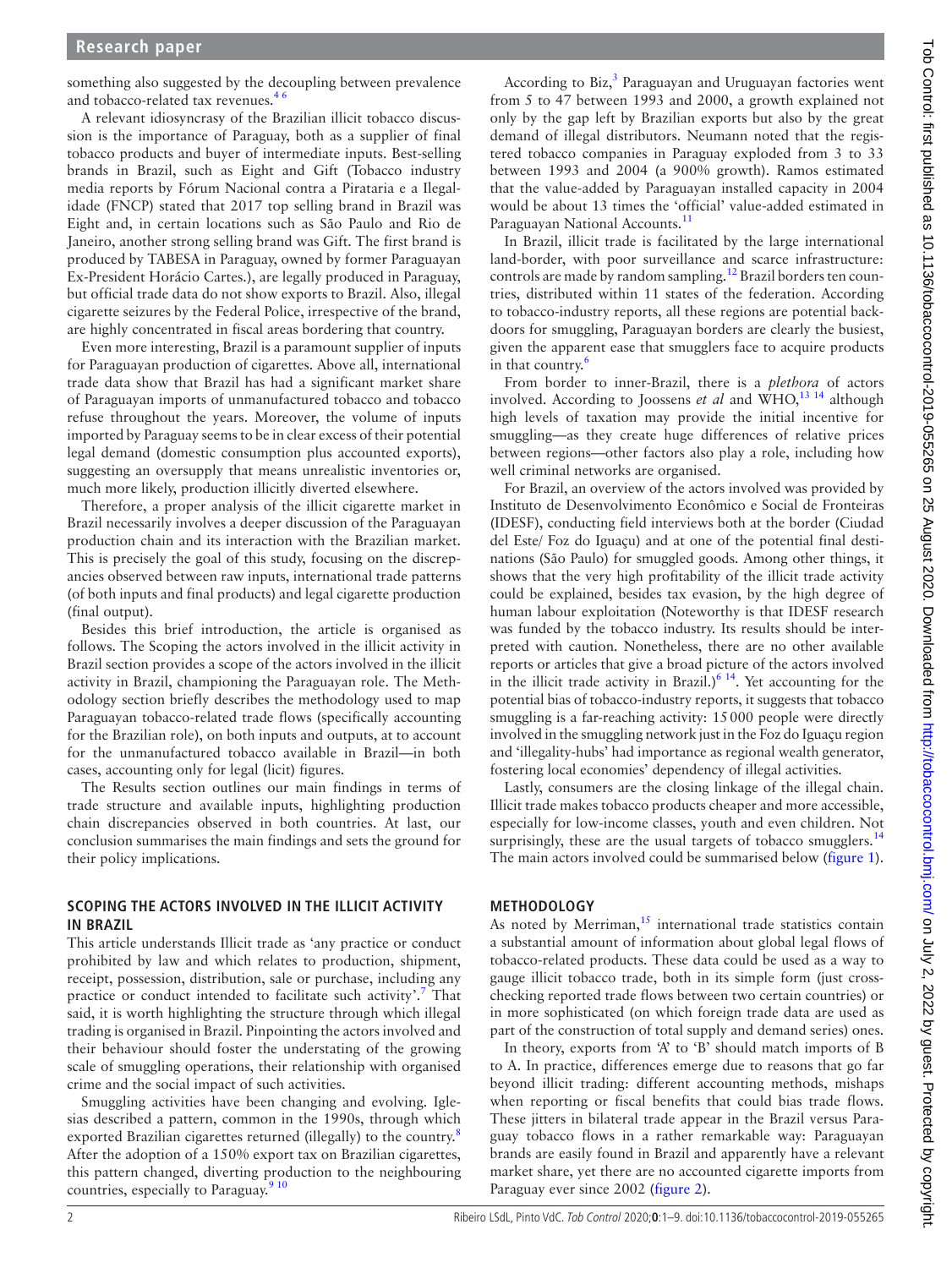

<span id="page-2-0"></span>**Figure 1** Smuggling actors—border x destination.

Despite their limitations (As in any source of information, trade statistics are subject to mistakes and omissions. According to the World Bank, discrepancies between official export and import data derive from: (1) imports are usually recorded CIF (cost, insurance and freight) whereas exports are FOB (free on board)—implying differences of as much as 20% in values; (2) data quality may vary across countries; (3) imports are usually recorded with greater accuracy because they are taxed; and (4) there are methodological issues that would imply on the same good being classified differently by exporters and importers.), <sup>[16](#page-8-13)</sup> trade statistics can still be used to analyse tobacco supply chain integration. In fact, a proper analysis should go much deeper than simply scoping cigarette trade between Brazil and Paraguay, which is clearly dubious.

According to National Research Council and Institute of Medicine, $17$  there are very specific raw materials required to produce cigarettes, whether they are legal or illegal. Key inputs go further beyond tobacco and include certain types of paper and chemicals applied to filters, which are unique and trackable through their international trade codes.

At first, tobacco-related trade linkages between Paraguay and Brazil were mapped using COMTRADE (a harmonised international database provided by the United Nations) in order to enhance replicability and comparability (Discrepancies between international and domestic datasets were minor over the last decade, yet grew for older data in certain specific goods. Even



<span id="page-2-1"></span>**Figure 2** Paraguayan legal exports of cigarettes to Brazil (2000–2017, ton).

so, international databases are easier to manipulate and are readily available, therefore being championed as data sources.). Datasets comprised annual figures from 2000 to 2017, and cover both inputs and outputs:

- 1. Tobacco and tobacco products: HS/NCM Harmonized System / Nomenclatura Comum do Mercosul(HS/NCM) heading 24 (*tobacco and manufactured tobacco substitutes*), comprising both final products and industrial inputs. Paraguayan trade is tracked by four-digit codes 24.01 (*tobacco, unmanufactured; tobacco refuse*), 24.02 (*cigars, cheroots, cigarillos and cigarettes; of tobacco or of tobacco substitutes*) and 24.03 (*manufactured tobacco and manufactured tobacco substitutes*). 24.02 is opened in two further categories, six-digit code 24.02.20 (*cigarettes; containing tobacco*) and a residual that accounts for other final tobacco products within code 24.02 that are not cigarettes
- 2. Cigarette filters: HS/NCM four-digit code 55.02 (*artificial filament tow*), split into six-digit codes 55.02.00 (*fibres; artificial filament row*), 55.02.10 (*fibres; artificial filament row of cellulose acetate*) and 55.02.90 (*fibres; artificial filament row other than cellulose acetate*)
- 3. (iii) Cigarette papers: HS/NCM four-digit code 48.13 (*cigarette paper*), further split in six-digit codes 48.13.10 (*paper; cigarette; in the form of booklets or tubes*), 48.13.20 (*paper; cigarette; in rolls of a width not exceeding 5*cm) and 48.13.90 (*paper; cigarette; other than in rolls of a width not exceeding 5cm or in booklets or tubes*).

Given anecdotal roles of Paraguay as a supplier of final tobacco products and of Brazil as an input supplier for the Paraguayan production, datasets were constructed from the Paraguayan perspective—that is, exports and imports from that country to/ from partners. Any clear biases on international trade between the two countries would suggest suspicious linkages within the (joint) production chain.

Going beyond the international trade itself, and focusing on raw tobacco as an input, the technical requirements literature (Such as in Biz and  $\text{ACT.}^{23}$  Albeit being simple and replicable, the technical requirements approach has results that are very sensitive to the chosen data and ad hoc hypothesis. Nonetheless, it provides a useful guide to tackle the illicit market debate by underpinning the importance of each link of the tobacco industrial transformation chain, from raw materials to the final tobacco vessel (usually cigarettes).) inspired the construction of the available (legal) unmanufactured tobacco statistic in Brazil, by simply adding-up (legal) domestic production and (legal) net imports. External trade came from COMTRADE (COMTRADE was used to enhance international comparability. The same information is available in Brazilian external trade systems such as SISCOMEX.), while domestic production of raw tobacco came from regional (South Region) data from the *Levantamento Sistemático da Produção Agrícola* (LSPA) agricultural survey by *Instituto Brasileiro de Geografia e Estatística* (IBGE).

These figures were compared with yearly cigarette production figures that came from the Secretariat of Federal Revenue (*Secretaria da Receita Federal do Brasil*, SRFB) database. Obviously, SRFB number relate to tax-based cigarette production. As legal cigarette production has been trending downwards in Brazil, available legal raw tobacco within the country should behave on a similar fashion—any discrepancies would suggest, once again, something abnormal happening in the production chain.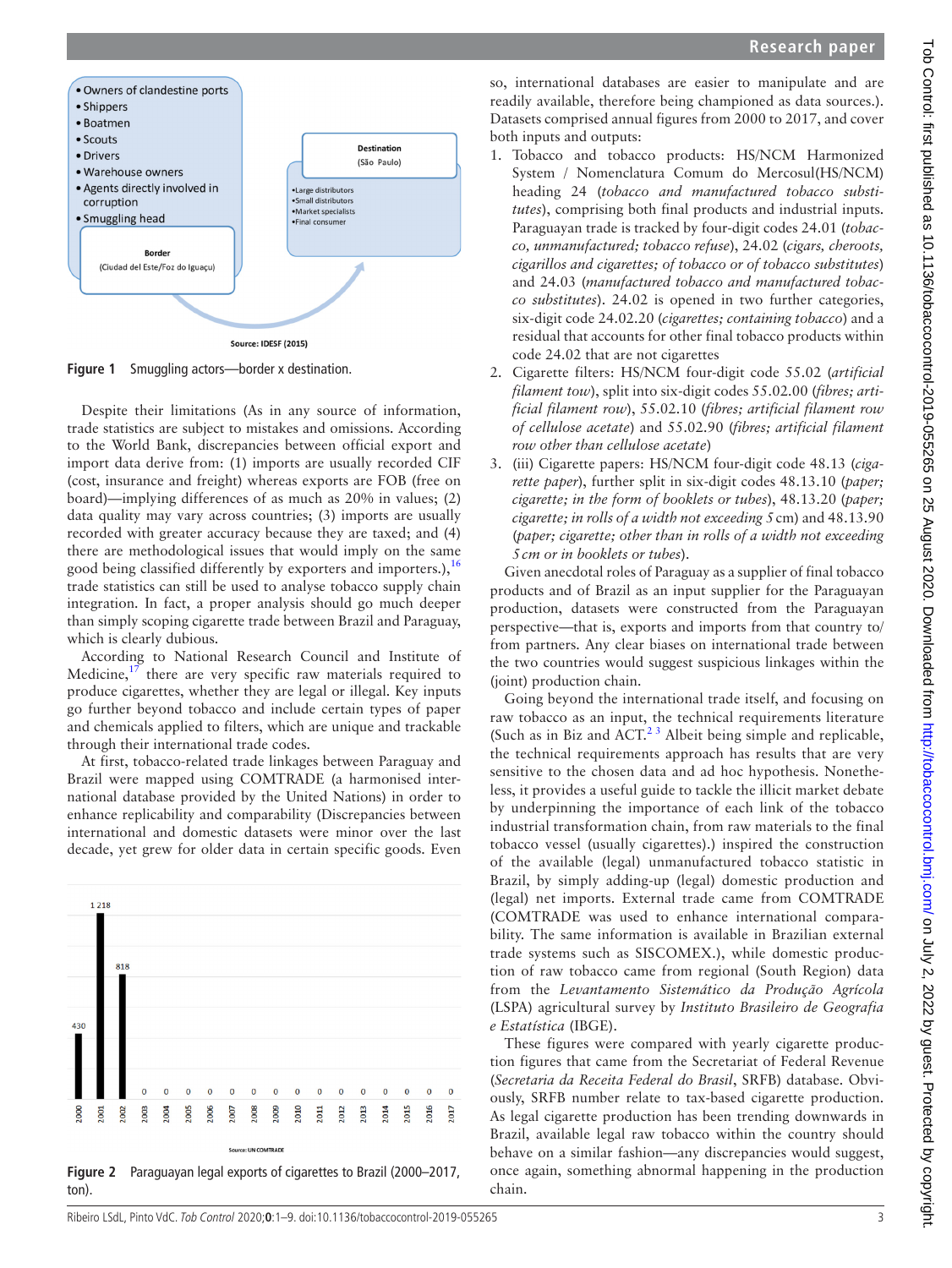### **Results**

Brazil is a relevant supplier of intermediate goods for the Paraguayan tobacco complex and has an irrelevant position as demander of Paraguayan tobacco-related goods (either inputs or final goods). Obviously, that accounts only for legal trade—the clearest absence is of cigarette exports to Brazil, but most likely other effective trade flows (in both exports and imports) are also missing.

In terms of tobacco and tobacco products, [table](#page-4-0) 1 summarises the Paraguayan trade. On global flows (ie, Paraguayan trade with the world), it is clear that the pattern is unbalanced, with imports consistently bigger than exports. That happens especially in the HS/NCM heading 24.01, which accounts for raw materials.

The same pattern is observable in flows with Brazil, especially in raw materials. Noteworthy is that there are no recorded exports of finished tobacco goods under heading 24.02, in spite of the significant presence of Paraguayan cigarettes in our country (In late 2018, the Paraguayan government has said it would ratify the FCTC protocol on illicit trade, aiming several measures to curb that activity. The implied measures, whenever signed, ratified and put in practice, would have the strength to potential change the landscape of illicit cigarette between Paraguay and Brazil, especially those legally produced cigarettes in Paraguay that are smuggled into our country. Likewise, tobaccorelated trade patterns would also, and most likely, be affected by FCTC implementation.). More recently, exports of manufactured tobacco have been rising, yet still representing a small share of trade flows.

Inconsistencies in the tobacco trade between Brazil and Paraguay are not limited to raw tobacco and final products. The most usual type of cigarette filter is made of a pulp-based fibre called cellulose acetate. Despite being an input of several other products (Such as highlighters, pens, markers oil filters and medical devices. According to National ResearchCouncil and Institute of Medicine,  $17 > 80\%$  $17 > 80\%$  of global production of acetate tow is reportedly used in the manufacture of all cigarettes. Furthermore, several research reports as Neumann and Joossens *et al*,<sup>118</sup> find that acetate tow is largely oversupplied (given accounted legal demand), suggesting diversion to illicit (cigarette) manufacturers in huge amounts.), its primary use is as an input of cigarette filters on its transformed form of acetate filament tow<sup>18</sup>—obtained using a very sophisticated industrial process only mastered by a handful of global companies organised under GAMA (Global Acetate Manufacturers Association) (Celanese Corporation (USA), Eastman Chemical Company (USA), Rhodia Acetow (Germany), Daicel Corporation (Japan), Mitsubishi Chemical Corporation (Japan) and Sichuan Push Acetati Co (China).).

Paraguayan external trade of the 55.02 heading is presented in [table](#page-5-0) 2. As in the case of raw tobacco, global flows show an unbalanced trade pattern, with irrelevant exports and huge imports. The Brazilian role is once again significant, although not as much as with tobacco and tobacco products.

Finally, National Research Council and Institute of Medi- $\text{cine}^{17}$  $\text{cine}^{17}$  $\text{cine}^{17}$  indicates that papers used in the production of individual cigarettes are highly specialised goods, designed to control factors such as density, porosity and burn rate of cigarettes. As it happened with cellulose tow, just a few global companies are able to produce and supply this input to cigarette manufacture. Unlike cellulose tow, however, cigarette-related papers are more easily replaceable, what tends to happen in counterfeit products at the expense of quality.

Paraguayan external trade of such goods, clustered in the digit heading 48.13, is presented in [table](#page-6-0) 3. As previously, global flows

show significant trade deficits throughout the years. Brazilian trade shares are once again significant, on this turn not only on the imports side but also on the export side. As the latter is almost irrelevant, cigarette paper flows are another piece of information that suggests Brazilian preeminence as supplier of the Paraguayan production complex.

Brazil's importance goes beyond absolute numbers: the country is ranked as one the biggest suppliers throughout the sample. [Table](#page-7-0) 4 summarises Brazil's rank in Paraguayan imports for each of the major cigarette components (tobacco, filter and paper) discussed previously.

Furthermore, Paraguayan net imports of each one of the intermediate goods seem to be abnormally high. Supposing (1) Paraguayan production technology comparable to global standards; (2) no excessive domestic consumption of cigarettes; (3) no inventory build-up (on average); and using reported legal trade flows, then Paraguayan input patterns strongly suggest an oversupply of cigarettes in that country—implied cigarette production would be much higher than their legal needs (domestic consumption (There are no official data on Paraguayan domestic consumption of cigarettes. An estimate is suggested by Ng *et al*: for the period 2000–2017, Paraguayan total consumption is estimated to be, on average, of 4 billion sticks/year, rising at the end of the sample to around 5 billion sticks/year.)+legal exports).<sup>19</sup>

There is also evidence of misbehaviour that comes from the comparison of (legal) unmanufactured tobacco available and the (legal) production of cigarettes within Brazil. Given that legal production has been trending downwards, then available raw tobacco should behave on a similar fashion supposing rational farmers/producers: for lower final usage, less domestically available supply.

[Figure](#page-7-1) 3 shows precisely the opposite. There is a clear discrepancy between domestically available inputs and final outputs trends in Brazil. Even more, their difference has been growing over the years, with increasing available inputs and decreasing final output.

The two most basic links of the Brazilian tobacco production chain are at odds. Either unrealistic inventories built-up, or something else is happening. Without running any technical requirement simulations, these numbers suggest an excessive amount of inputs given final legal needs in Brazil, supporting findings of Biz and  $ACT.<sup>23</sup>$  Furthermore, the growing difference between these two series is also a soft evidence of the increasing share of illicit cigarettes in our country—in a very indirect way, also confirming the broad trends shown by Iglesias *et al* and Szklo *et al.*[4 5](#page-8-2)

## **Conclusions and policy implications**

International trade statistics were used to map Paraguayan cigarette-related trade flows, comprising not only final outputs but also production inputs. There is a clear oversupply of inputs flooding into that country, suggesting excessive cigarette production given their needs (domestic legal consumption plus legal exports)—likely diverted to illicit trade.

Brazil has a decisive role on Paraguayan production chain, being a relevant (and usually top) supplier of inputs such as unmanufactured tobacco, acetate tow for cigarette filters and specific cigarette papers. Legal trade is highly biassed, unbalanced and incomplete: in spite of the evident availability of Paraguayan brands in the Brazilian market, legal exports of cigarettes from Paraguay to Brazil are inexistent since 2002.

Discrepancies in the Brazilian tobacco production chain are also evident. The upward pattern of available unmanufactured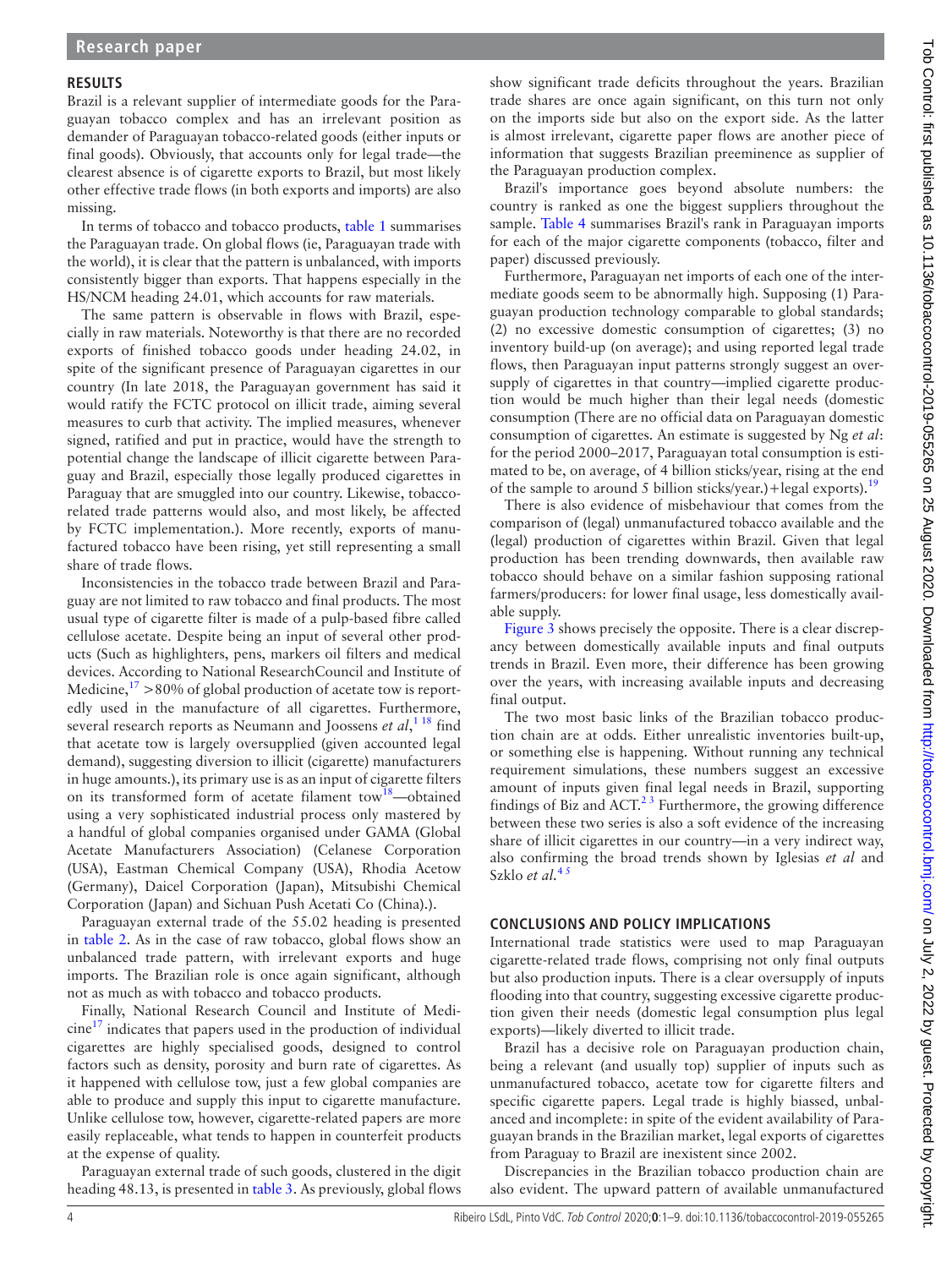| $\overline{\phantom{0}}$<br>Table                                                                                                                     | Paraguayan trade balance- |                |                 | -tobacco and tobacco products (kilograms) |                 |                |              |                |               |                |              |                |
|-------------------------------------------------------------------------------------------------------------------------------------------------------|---------------------------|----------------|-----------------|-------------------------------------------|-----------------|----------------|--------------|----------------|---------------|----------------|--------------|----------------|
|                                                                                                                                                       | 2000                      |                | 2005            |                                           | 2010            |                | 2015         |                | 2016          |                | 2017         |                |
|                                                                                                                                                       | Exports (to)              | Imports (from) | Exports (to)    | Imports (from)                            | Exports (to)    | Imports (from) | Exports (to) | Imports (from) | Exports (to)  | Imports (from) | Exports (to) | Imports (from) |
| Paraguay=>World                                                                                                                                       |                           |                |                 |                                           |                 |                |              |                |               |                |              |                |
| Tobacco and manufactured<br>tobacco substitutes                                                                                                       | 6 114 076                 | 31 939 151     | 4621502         | 276<br>37730                              | 9875706         | 51871581       | 9064631      | 41013038       | 9746186       | 41 140 788     | 8 696 734    | 43612122       |
| Tobacco, unmanufactured<br>tobacco refuse                                                                                                             | 2 352 063                 | 15 007 455     | 3 212 786       | 597<br>32746                              | 4831698         | 45956263       | 6658700      | 34 966 247     | 7 044 215     | 35 339 371     | 5 680 970    | 38478837       |
| Cigars, cheroots, cigarillos and<br>cigarettes of tobacco or of<br>tobacco substitutes                                                                | 3752013                   | 10 368 624     | 1252911         | 945<br>3204                               | 3988310         | 2779 108       | 2 3 0 2 5 2  | 2863531        | 2 294 409     | 2577315        | 2340818      | 2563224        |
| Cigarettes; containing tobacco                                                                                                                        | 3739960                   | 10320961       | 1250165         | 3199533                                   | 3 963 942       | 2772965        | 2 231 697    | 2859157        | 2 2 9 4 4 0 9 | 2 552 340      | 2 340 818    | 2 552 925      |
| Others                                                                                                                                                | 12053                     | 47663          | 2 746           | 5412                                      | 24368           | 6143           | 70824        | 4374           | $\circ$       | 24975          | $\circ$      | 10299          |
| homogenised or reconstituted<br>tobacco; tobacco extracts and<br>tobacco substitutes n.e.c;<br>Manufactured tobacco<br>and manufactured<br>essences   | 10 000                    | 6563072        | 155805          | 734<br>1778                               | 1055698         | 3 136 210      | 103 410      | 3 183 260      | 407562        | 3 224 102      | 674946       | 2570061        |
| Paraguay=>Brazil                                                                                                                                      |                           |                |                 |                                           |                 |                |              |                |               |                |              |                |
| <b>Tobacco and manufactured</b><br>tobacco substitutes                                                                                                | 471963                    | 11 731 312     | 228 944         | 1077519                                   | 672 066         | 15922021       | 22825        | 16 08 1 140    | 293 496       | 16 039 730     | 450 068      | 14 183 251     |
| Tobacco, unmanufactured<br>tobacco refuse                                                                                                             | 41 410                    | 6727911        | 228944          | 2345<br>86                                | 672066          | 15489520       | 9600         | 15984210       | 56485         | 15510730       | 17800        | 14177000       |
| Cigars, cheroots, cigarillos and<br>cigarettes of tobacco or of<br>tobacco substitutes                                                                | 430 553                   | 73331          | $\circ$         | $\circ$                                   | $\circ$         | $\circ$        | $\circ$      | $\circ$        | $\circ$       | $\circ$        | $\circ$      | 5051           |
| Cigarettes; containing tobacco                                                                                                                        | 430 400                   | 45041          | $\circ$         | $\circ$                                   | $\circ$         | $\circ$        | $\circ$      | $\circ$        | $\circ$       | $\circ$        | $\circ$      | 5051           |
| Others                                                                                                                                                | 153                       | 28290          | $\circ$ $\circ$ | $\circ$                                   | $\circ$ $\circ$ | $\circ$        | $\circ$      | $\circ$        | $\circ$       | $\circ$        | $\circ$      | $\circ$        |
| homogenised or reconstituted<br>tobacco; tobacco extracts and<br>tobacco substitutes n.e.c;<br>Manufactured tobacco<br>and manufactured<br>essences   | $\circ$                   | 4930070        |                 | 5174<br>$\overline{21}$                   |                 | 432 501        | 13 225       | 96930          | 237 011       | 529 000        | 432 268      | 1200           |
| Brazilian share on Paraguayan trade (%)                                                                                                               |                           |                |                 |                                           |                 |                |              |                |               |                |              |                |
| Tobacco and manufactured<br>tobacco substitutes                                                                                                       | <b>7.7%</b>               | 36.7%          | 5.0%            | 2.9%                                      | 6.8%            | 30.7%          | 0.3%         | 39.2%          | 3.0%          | 39.0%          | 5.2%         | 32.5%          |
| Tobacco, unmanufactured<br>tobacco refuse                                                                                                             | 1.8%                      | 44.8%          | 7.1%            | 2.6%                                      | 13.9%           | 33.7%          | 0.1%         | 45.7%          | $0.8\%$       | 43.9%          | $0.3\%$      | 36.8%          |
| Cigars, cheroots, cigarillos and<br>cigarettes of tobacco or of<br>tobacco substitutes                                                                | 11.5%                     | 0.7%           | $0.0\%$         | $0.0\%$                                   | $0.0\%$         | $0.0\%$        | $0.0\%$      | $0.0\%$        | $0.0\%$       | $0.0\%$        | $0.0\%$      | 0.2%           |
| Cigarettes; containing tobacco                                                                                                                        | 11.5%                     | 0.4%           | $0.0\%$         | 0.0%                                      | 0.0%            | $0.0\%$        | $0.0\%$      | 0.0%           | $0.0\%$       | $0.0\%$        | $0.0\%$      | $0.2\%$        |
| <b>Others</b>                                                                                                                                         | $1.3\%$                   | 59.4%          | $0.0\%$         | $0.0\%$                                   | $0.0\%$         | $0.0\%$        | $0.0\%$      | 0.0%           | $\mathbf{I}$  | $0.0\%$        |              | $0.0\%$        |
| homogenised or reconstituted<br>tobacco; tobacco extracts and<br>tobacco substitutes n.e.c;<br>Manufactured tobacco<br>and manufactured<br>essences   | $0.0\%$                   | 75.1%          | $0.0\%$         | 12.1%                                     | $0.0\%$         | 13.8%          | 12.8%        | 3.0%           | 58.2%         | 16.4%          | 64.0%        | $0.0\%$        |
| Plain text indicates specific goods.<br>Bold text indicates sub-groups.<br>Bold and underlined text indicates product groups.<br>Source: UN COMTRADE. |                           |                |                 |                                           |                 |                |              |                |               |                |              |                |

**Research paper**

Tob Control: first published as 10.1136/tobaccocontrol-2019-055265 on 25 August 2020. Downloaded from http://tobaccocontrol.bmj.com/ on July 2, 2022 by guest. Protected by copyright. I ob Control: first published as 10.1136/tobaccocontrol-2019-055265 on 25 August 2020. Downloaded from thtp://tobaccocontrol.bmj.com/ on July 2, 2022 by guest. Protected by copyright.

<span id="page-4-0"></span> $\overline{5}$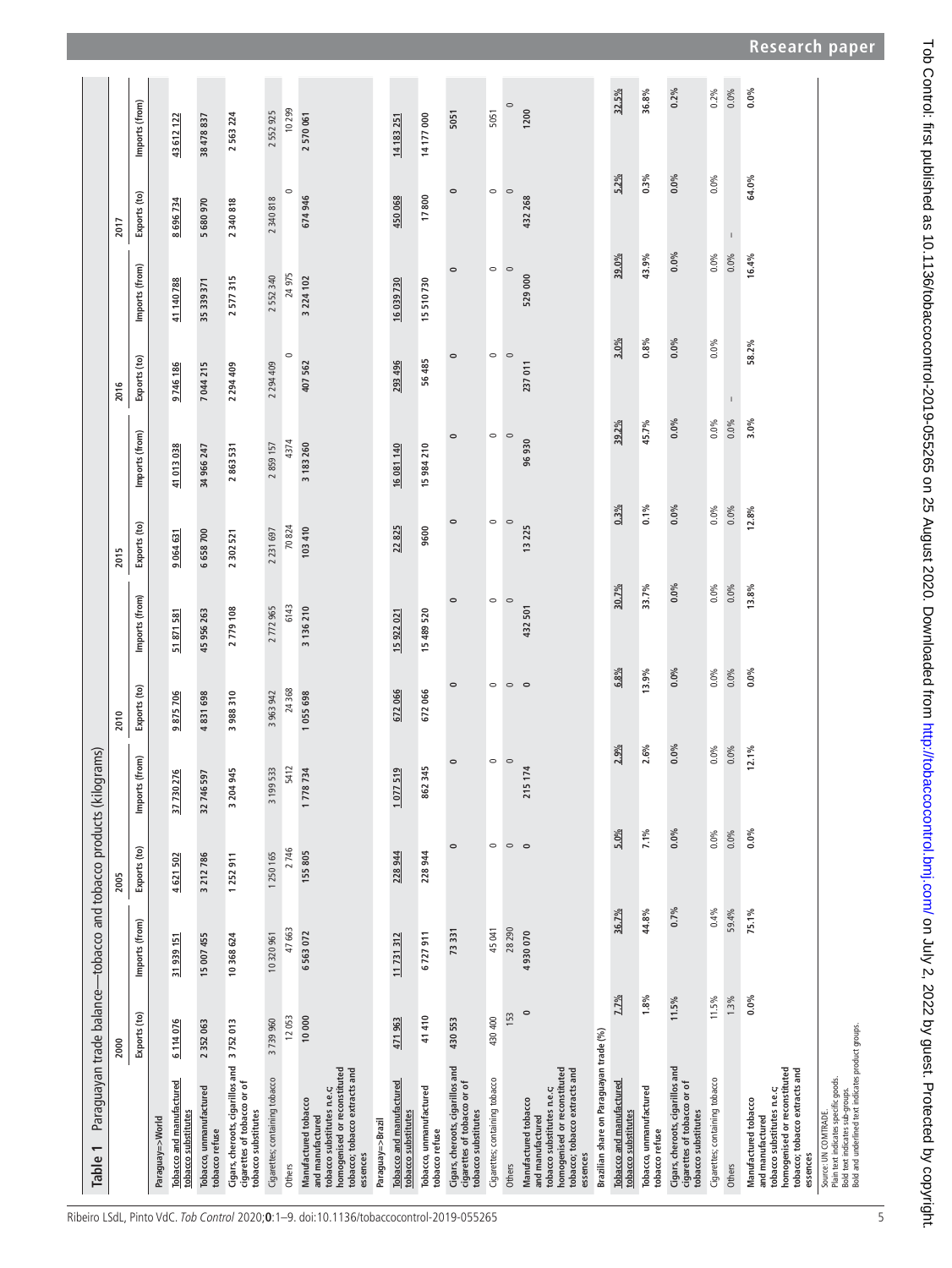<span id="page-5-0"></span>

| Paraguayan trade balance—artificial filament tow (kilograms)<br>Table 2                                                                              |              |             |                                                                                                                                                                                                                                                                                                                                                                                  |                          |                                                                                                                                                                                                                                                                                                                                                                                  |         |              |                          |         |         |                                       |
|------------------------------------------------------------------------------------------------------------------------------------------------------|--------------|-------------|----------------------------------------------------------------------------------------------------------------------------------------------------------------------------------------------------------------------------------------------------------------------------------------------------------------------------------------------------------------------------------|--------------------------|----------------------------------------------------------------------------------------------------------------------------------------------------------------------------------------------------------------------------------------------------------------------------------------------------------------------------------------------------------------------------------|---------|--------------|--------------------------|---------|---------|---------------------------------------|
|                                                                                                                                                      | 2000         |             | 2005                                                                                                                                                                                                                                                                                                                                                                             |                          | 2010                                                                                                                                                                                                                                                                                                                                                                             | 2015    |              | 2016                     |         | 2017    |                                       |
|                                                                                                                                                      | Exports      | Imports     | Exports                                                                                                                                                                                                                                                                                                                                                                          | Imports                  | Exports                                                                                                                                                                                                                                                                                                                                                                          | Exports | Imports      | Exports                  | Imports | Exports | Imports                               |
| Paraguay=>World                                                                                                                                      |              |             |                                                                                                                                                                                                                                                                                                                                                                                  |                          |                                                                                                                                                                                                                                                                                                                                                                                  |         |              |                          |         |         |                                       |
| <b>Artificial filament tow</b>                                                                                                                       | 0            | 1133163     | $\overline{\phantom{0}}$                                                                                                                                                                                                                                                                                                                                                         | 5 298 114                | 9958                                                                                                                                                                                                                                                                                                                                                                             | 17465   | 6319557      | 1798                     | 6723923 | 2517    | 7 192 075                             |
| Fibres; artificial filament tow                                                                                                                      | 0            | 1133163     | 0                                                                                                                                                                                                                                                                                                                                                                                | 5 298 114                | 9958                                                                                                                                                                                                                                                                                                                                                                             | 17465   | 6319557      | 1798                     | 6723923 | $\circ$ | $\circ$                               |
| Fibres; artificial filament tow of cellulose acetate                                                                                                 | c            | 0           | 0                                                                                                                                                                                                                                                                                                                                                                                | $\circ$                  | 0                                                                                                                                                                                                                                                                                                                                                                                | $\circ$ | $\circ$      | 0                        | $\circ$ | 2517    | 7 191 979                             |
| Fibres; artificial filament tow other than cellulose<br>acetate                                                                                      | 0            | 0           | 0                                                                                                                                                                                                                                                                                                                                                                                | $\circ$                  | 0                                                                                                                                                                                                                                                                                                                                                                                | $\circ$ | 0            | $\circ$                  | $\circ$ | 0       | 96                                    |
| Paraguay=>Brazil                                                                                                                                     |              |             |                                                                                                                                                                                                                                                                                                                                                                                  |                          |                                                                                                                                                                                                                                                                                                                                                                                  |         |              |                          |         |         |                                       |
| Artificial filament tow                                                                                                                              | 0            | 10697       | $\overline{\phantom{0}}$                                                                                                                                                                                                                                                                                                                                                         | 1 098 469                | 9958                                                                                                                                                                                                                                                                                                                                                                             | o       | 881980       | 0                        | 2061910 | 2517    | 1844870                               |
| Fibres; artificial filament tow                                                                                                                      |              | 10697       | $\circ$                                                                                                                                                                                                                                                                                                                                                                          | 1 098 469                | 9958                                                                                                                                                                                                                                                                                                                                                                             | $\circ$ | 1831980      | $\circ$                  | 2061910 | $\circ$ | $\circ$                               |
| Fibres; artificial filament tow of cellulose acetate                                                                                                 | 0            | $\circ$     | $\circ$                                                                                                                                                                                                                                                                                                                                                                          | $\circ$                  | $\circ$                                                                                                                                                                                                                                                                                                                                                                          | 0       | $\circ$      | $\circ$                  | $\circ$ | 2517    | 1844870                               |
| Fibres; artificial filament tow other than cellulose<br>acetate                                                                                      | 0            |             | ۰                                                                                                                                                                                                                                                                                                                                                                                | $\circ$                  | 0                                                                                                                                                                                                                                                                                                                                                                                | $\circ$ | 0            | 0                        | 0       | 0       | 0                                     |
| Brazilian share (%)                                                                                                                                  |              |             |                                                                                                                                                                                                                                                                                                                                                                                  |                          |                                                                                                                                                                                                                                                                                                                                                                                  |         |              |                          |         |         |                                       |
| <b>Artificial filament tow</b>                                                                                                                       | I            | 0.9%        | $\sf I$                                                                                                                                                                                                                                                                                                                                                                          | 20.7%                    | 100.0%                                                                                                                                                                                                                                                                                                                                                                           | $0.0\%$ | 29.0%        | $0.0\%$                  | 30.7%   | 100.0%  | 25.7%                                 |
| Fibres; artificial filament tow                                                                                                                      | $\mathsf{I}$ | 0.9%        | $\begin{array}{c} \rule{0pt}{2.5ex} \rule{0pt}{2.5ex} \rule{0pt}{2.5ex} \rule{0pt}{2.5ex} \rule{0pt}{2.5ex} \rule{0pt}{2.5ex} \rule{0pt}{2.5ex} \rule{0pt}{2.5ex} \rule{0pt}{2.5ex} \rule{0pt}{2.5ex} \rule{0pt}{2.5ex} \rule{0pt}{2.5ex} \rule{0pt}{2.5ex} \rule{0pt}{2.5ex} \rule{0pt}{2.5ex} \rule{0pt}{2.5ex} \rule{0pt}{2.5ex} \rule{0pt}{2.5ex} \rule{0pt}{2.5ex} \rule{0$ | 20.7%                    | 100.0%                                                                                                                                                                                                                                                                                                                                                                           | $0.0\%$ | 29.0%        | $0.0\%$                  | 30.7%   |         | $\begin{array}{c} \hline \end{array}$ |
| Fibres; artificial filament tow of cellulose acetate                                                                                                 | I            | I           | I                                                                                                                                                                                                                                                                                                                                                                                | I                        | $\begin{array}{c} \rule{0pt}{2.5ex} \rule{0pt}{2.5ex} \rule{0pt}{2.5ex} \rule{0pt}{2.5ex} \rule{0pt}{2.5ex} \rule{0pt}{2.5ex} \rule{0pt}{2.5ex} \rule{0pt}{2.5ex} \rule{0pt}{2.5ex} \rule{0pt}{2.5ex} \rule{0pt}{2.5ex} \rule{0pt}{2.5ex} \rule{0pt}{2.5ex} \rule{0pt}{2.5ex} \rule{0pt}{2.5ex} \rule{0pt}{2.5ex} \rule{0pt}{2.5ex} \rule{0pt}{2.5ex} \rule{0pt}{2.5ex} \rule{0$ | Т       | I            | I                        | I       | 100.0%  | 25.7%                                 |
| Fibres; artificial filament tow other than cellulose<br>acetate                                                                                      | $\mathsf I$  | $\mathsf I$ | $\mathsf I$                                                                                                                                                                                                                                                                                                                                                                      | $\overline{\phantom{a}}$ | $\mathbf{I}$                                                                                                                                                                                                                                                                                                                                                                     | I       | $\mathbf{I}$ | $\overline{\phantom{a}}$ | I       | I       | 0.0%                                  |
| Bold and underline text indicates product groups.<br>Plain text indicates specific goods.<br>Bold text indicates sub-groups.<br>Source: UN COMTRADE. |              |             |                                                                                                                                                                                                                                                                                                                                                                                  |                          |                                                                                                                                                                                                                                                                                                                                                                                  |         |              |                          |         |         |                                       |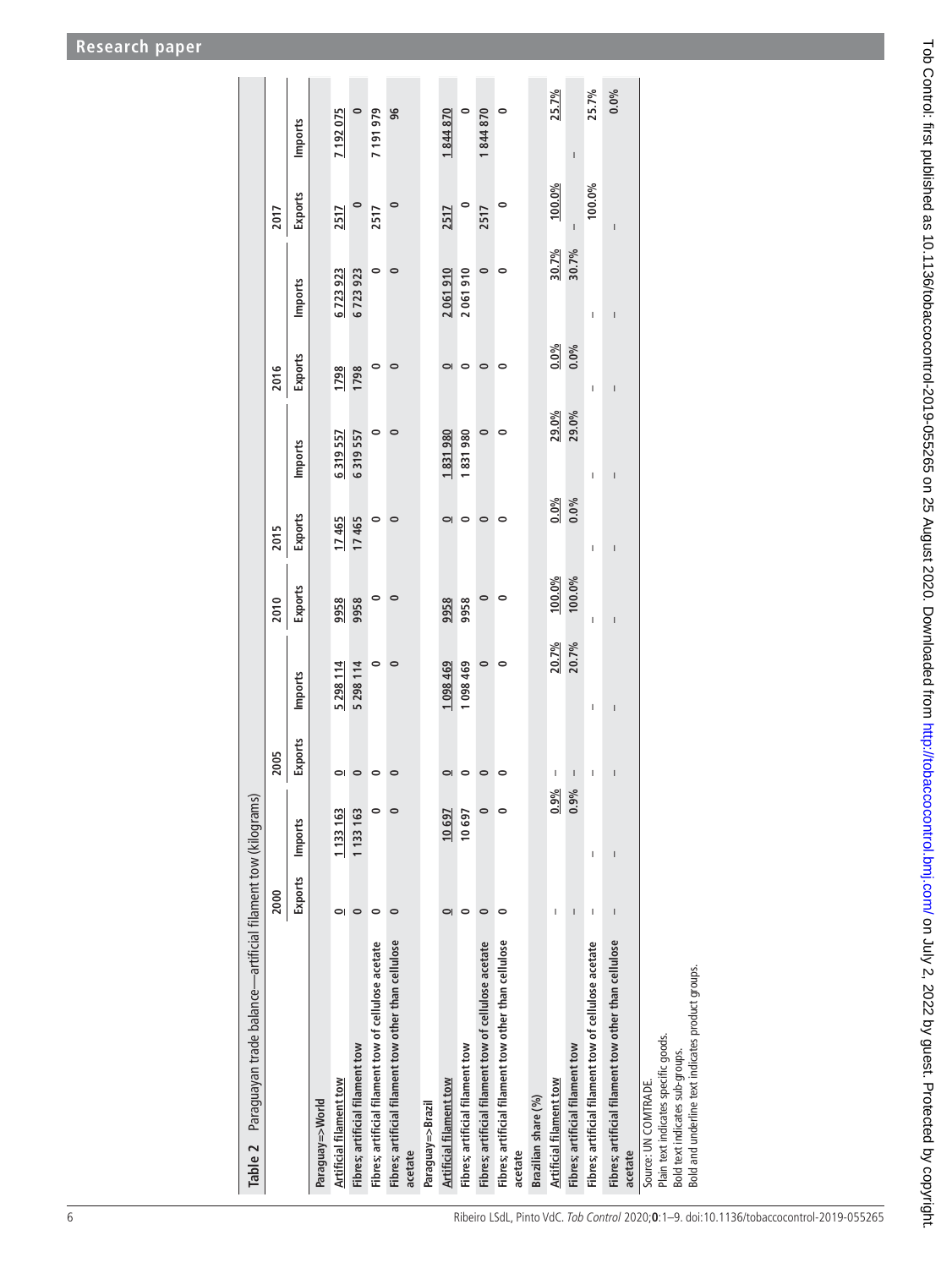| Paraguayan trade balance—cigarette paper (kilograms)<br>Table 3                                                                                      |                            |                |                          |                |                |                |                          |                   |                          |                   |                 |                   |
|------------------------------------------------------------------------------------------------------------------------------------------------------|----------------------------|----------------|--------------------------|----------------|----------------|----------------|--------------------------|-------------------|--------------------------|-------------------|-----------------|-------------------|
|                                                                                                                                                      | 2000                       |                | 2005                     |                | 2010           |                | 2015                     |                   | 2016                     |                   | 2017            |                   |
|                                                                                                                                                      | Exports<br>$\widetilde{c}$ | Imports (from) | Exports (to)             | Imports (from) | Exports (to)   | Imports (from) | Exports<br>$\widehat{E}$ | Imports<br>(from) | Exports<br>$\widehat{E}$ | Imports<br>(from) | Exports<br>(t0) | Imports<br>(from) |
| Paraguay=>World                                                                                                                                      |                            |                |                          |                |                |                |                          |                   |                          |                   |                 |                   |
| Cigarette paper                                                                                                                                      | 5327                       | 1966410        | 297 463                  | 3880975        | 14709          | 5 391 487      | 88<br>$\frac{2}{3}$      | 5 388 922         | 9881                     | 4789747           | 15855           | 6095391           |
| Paper, cigarette in the form of booklets<br>or tubes                                                                                                 | $\circ$                    | 0              | $\circ$                  | 0              | $\circ$        | 1173           | $\circ$                  | 2271              | $\circ$                  | 2221              | 0               | 5706              |
| Paper, cigarette in rolls of a width not<br>exceeding 5 cm                                                                                           | 5327                       | 1331418        | 295 168                  | 3 017 783      | 13969          | 3759861        | 12050                    | 3650737           | 3531                     | 3 265 027         | 15855           | 4 238 471         |
| width not exceeding 5 cm or in booklets<br>Paper, cigarette (other than in rolls of a<br>or tubes)                                                   | $\circ$                    | 634992         | 2295                     | 863 192        | 740            | 1630453        | 998                      | 1735914           | 6350                     | 1 522 499         | $\circ$         | 1851214           |
| Paraguay=>Brazil                                                                                                                                     |                            |                |                          |                |                |                |                          |                   |                          |                   |                 |                   |
| Cigarette paper                                                                                                                                      | $\overline{\mathbf{0}}$    | 749 098        | 295 168                  | 94 995         | 13912          | 1301050        | 12050                    | 1321639           | 3360                     | 1478351           | 15074           | 2394416           |
| Paper, cigarette in the form of booklets<br>or tubes                                                                                                 | $\circ$                    | $\circ$        | $\circ$                  | $\circ$        | 0              | 0              | 0                        | 0                 | $\circ$                  | $\circ$           | 0               | $\circ$           |
| Paper, cigarette in rolls of a width not<br>exceeding 5 cm                                                                                           | $\circ$                    | 511 113        | 295 168                  | 94 995         | 13912          | 910319         | 12050                    | 962 468           | 3360                     | 1127330           | 15074           | 1807630           |
| width not exceeding 5 cm or in booklets<br>Paper, cigarette (other than in rolls of a<br>or tubes)                                                   | $\circ$                    | 237 985        | $\circ$                  | 0              | $\circ$        | 390731         | 0                        | 359 171           | $\circ$                  | 351021            | 0               | 586786            |
| Brazilian share on Paraguayan trade (%)                                                                                                              |                            |                |                          |                |                |                |                          |                   |                          |                   |                 |                   |
| Cigarette paper                                                                                                                                      | $0.0\%$                    | 38.1%          | $2\%$<br>$\overline{99}$ | 2.4%           | 94.6%          | 24.1%          | 92.4%                    | 24.5%             | 34.0%                    | 30.9%             | 95.1%           | 39.3%             |
| Paper, cigarette in the form of booklets<br>or tubes                                                                                                 | I                          | $\overline{1}$ | $\mathbf{I}$             | $\mathsf{I}$   | $\overline{1}$ | $0.0\%$        | I                        | $0.0\%$           | $\mathsf I$              | $0.0\%$           | $\mathsf I$     | $0.0\%$           |
| Paper, cigarette in rolls of a width not<br>exceeding 5 cm                                                                                           | $0.0\%$                    | 38.4%          | 100.0%                   | 3.1%           | 99.6%          | 24.2%          | 100.0%                   | 26.4%             | 95.2%                    | 34.5%             | 95.1%           | 42.6%             |
| width not exceeding 5 cm or in booklets<br>Paper, cigarette (other than in rolls of a<br>or tubes)                                                   |                            | 37.5%          | 0.0%                     | $0.0\%$        | $0.0\%$        | 24.0%          | $0.0\%$                  | 20.7%             | $0.0\%$                  | 23.1%             | I               | 31.7%             |
| Bold and underline text indicates product groups.<br>Plain text indicates specific goods.<br>Bold text indicates sub-groups.<br>Source: UN COMTRADE. |                            |                |                          |                |                |                |                          |                   |                          |                   |                 |                   |

<span id="page-6-0"></span>7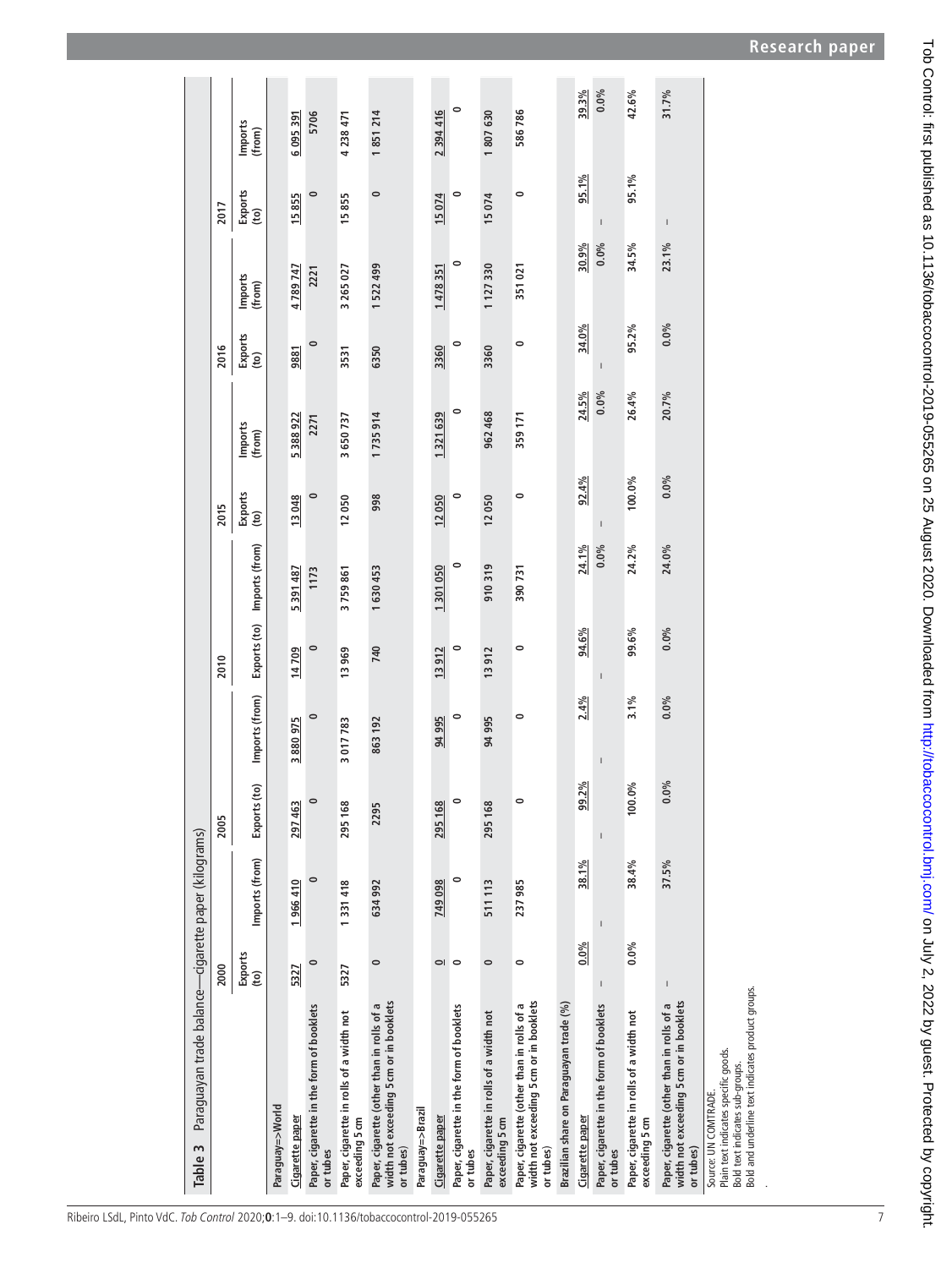<span id="page-7-0"></span>

| Brazilian ranking within Paraguayan imports (2000-2017)<br>Table 4 |      |                 |                 |                 |                 |                 |
|--------------------------------------------------------------------|------|-----------------|-----------------|-----------------|-----------------|-----------------|
|                                                                    | 2000 | 2005            | 2010            | 2015            | 2016            | 2017            |
| Tobacco and tobacco products                                       | 1st  | 7th             | 1st             | 1st             | 1st             | 2 <sub>nd</sub> |
| Cigarette filter                                                   | 4th  | 2 <sub>nd</sub> | 2 <sub>nd</sub> | 2nd             | 2 <sub>nd</sub> | 2 <sub>nd</sub> |
| Cigarette paper                                                    | 2nd  | 8th             | 2 <sub>nd</sub> | 2 <sub>nd</sub> | 2 <sub>nd</sub> | 1st             |

Source: UN COMTRADE.

**Research paper**

tobacco within the country (ie, production plus net imports) does not reconcile with the declining trend observed in legal cigarette production. Recurrent inventory build-up would be a solution to this puzzle, yet amounts would have to be huge (and increasing) and producer's behaviour far from rational. The most likely way to reconcile these trends is through illicit tobacco trading—and not only of final products.

Researchers usually focus solely on illicit cigarette trading, but something else could be (also) happening: it is likely that the total input available in Brazil is not the actual input available for our legal domestic cigarette production.



<span id="page-7-1"></span>**Figure 3** Input versus output trends in Brazil (av 3Y, 2012=100).

# **What this paper adds**

- ► International trade data show that Brazil is a relevant legal supplier of intermediate goods for the Paraguayan tobacco complex and has an irrelevant position as legal buyer of Paraguayan tobacco-related goods (either inputs or final goods).
- ► Paraguayan net imports of production inputs seem to be abnormally high for their legal needs, suggesting a potential oversupply of cigarettes in that country—likely diverted to illicit trade.
- ► Over the last decade, there is a growing discrepancy between domestically available unmanufactured tobacco and taxbased cigarette production in Brazil, an evidence of illicit tobacco trading in Brazil—not necessarily of final products.
- $\triangleright$  A proper analysis of the illicit cigarette market in Brazil necessarily involves a deeper discussion of the Paraguayan production chain and its interaction with the Brazilian market.
- ► A deeper analysis of the Brazil/Paraguay tobacco supply chain would be welcomed given the likely operation of these two countries as a single 'production/consumption hub' of both legal and illegal tobacco products.

In the one hand, the international trade analysis strongly supports Brazil's role as supplier to Paraguay, with interconnected tobacco production chains between the two countries. As Brazil is not known as a net exporter of illicit cigarettes (quite the opposite), trade diversion could be happening in raw materials—that is, available inputs in Brazil could be smaller than legal figures suggest. On the other hand, anecdotal evidence also suggests that illicit production has been growing in Brazil—specially fakes of best-selling brands, ironically including the (illegally imported) Paraguayan brands (O Estado de São Paulo (5 November 2015): 'PF e Receita descobrem sonegação de R\$ 2,3bi no mercado de cigarros'. Available at [https://politica.](https://politica.estadao.com.br/blogs/fausto-macedo/pf-e-receita-descobrem-sonegacao-de-r-23-bi-no-mercado-de-cigarros/) [estadao.com.br/blogs/fausto-macedo/pf-e-receita-descobrem](https://politica.estadao.com.br/blogs/fausto-macedo/pf-e-receita-descobrem-sonegacao-de-r-23-bi-no-mercado-de-cigarros/)[sonegacao-de-r-23-bi-no-mercado-de-cigarros/](https://politica.estadao.com.br/blogs/fausto-macedo/pf-e-receita-descobrem-sonegacao-de-r-23-bi-no-mercado-de-cigarros/)). On that sense, raw tobacco diversion could be happening within our country, in a cigarette-production chain that runs in-border and almost entirely in the shadows.

The stylised facts presented of this paper suggest a deeper analysis of the Brazil/Paraguay tobacco supply chain. Something challenging, but also welcomed given the likely operation of these two countries as a single 'production/consumption hub' of both legal and illegal products (either inputs or final tobacco products).

On that sense, public policies should foster controls not only on cigarettes but also on raw inputs, both on their production sites and on cross-border trade. Policy implications would be the following:

- 1. *Foster controls and independent potential supply estimates in Brazil*: crosscheck IBGE surveys in order to confirm raw tobacco production figures and create ways to evaluate potential production by other inputs than tobacco leaves.
- 2. *Focus on the cellulose acetate tow supply in Brazil:* create track and tracing mechanisms on acetate tow, expanding SRFB SCORPIOS system to cigarette inputs. Acetate tow is particularly interesting because just a handful of companies dominate its global supply.
- 3. *Impose a 'track and tracing tax' on each link of the cigarette production chain:* a small tax rate levied in every step of the production chain would help tracing flows from raw input producers to final tobacco products.
- 4. *Increase border surveillance:* besides focusing on inbound illicit cigarette flows, Federal Police operations should also focus on outbound illicit raw inputs flows.
- 5. *Enhance the understanding of the Paraguay/Brazil cigarette production chain:* trace the actors involved, scope bilateral flows of inputs and outputs and confirm potential changes on Brazilian illicit production structure with the emergence of actors specialised in 'fakes' of best-selling brands that run their production chains almost entirely 'in the shadows'.

**Acknowledgements** The authors would like to thank for the comments of Frank Chaloupka, German Iglesias, Roberto Iglesias, Cecilia Alemany, Oscar Cetrangolo, Pedro Velasco and Fernando Lorenzo, as well to all the participants of the seminars held in Montevideo (Uruguay) and Guayaquil (Ecuador). The authors are grateful